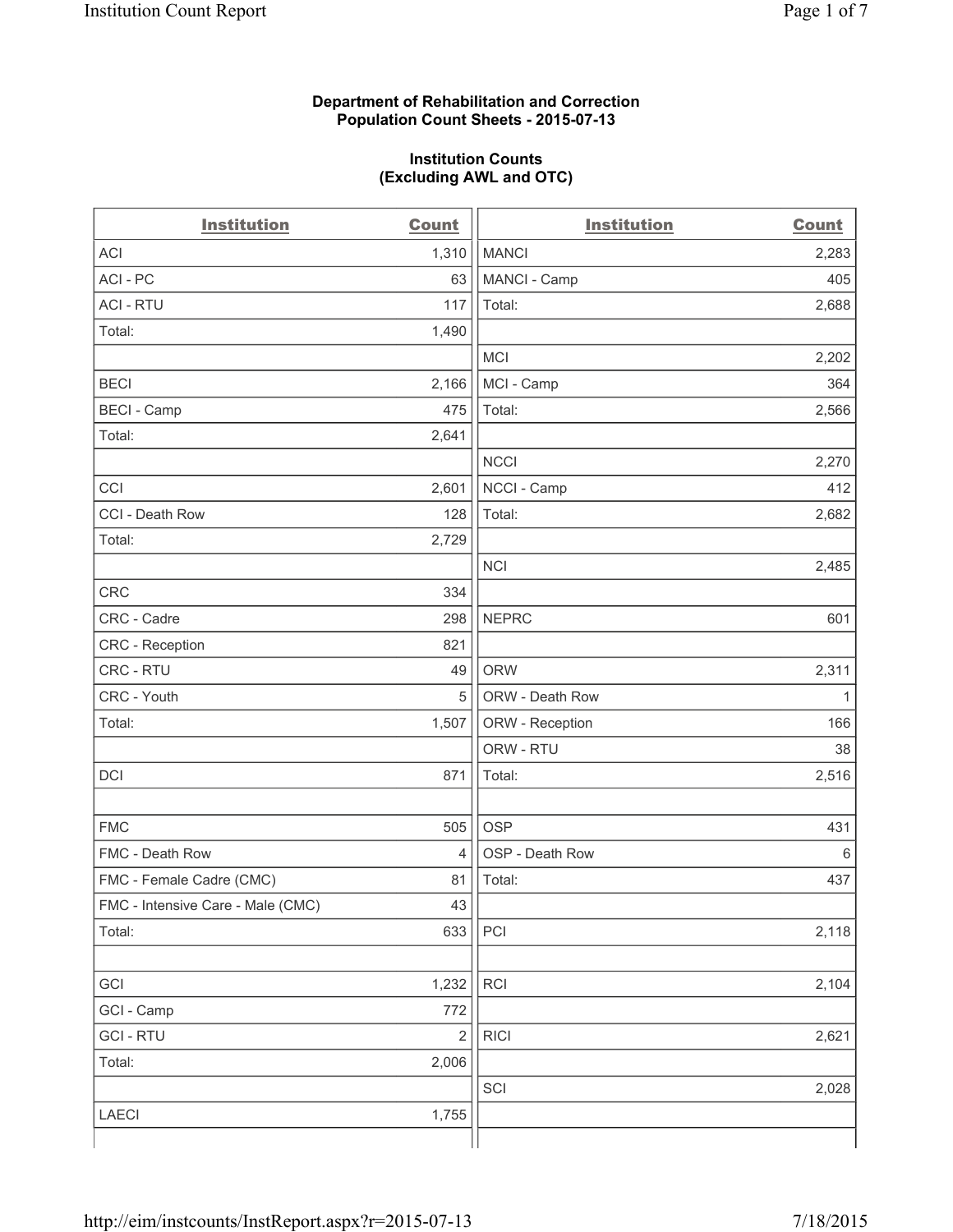|                          |       | <b>SOCF</b>      | 1,184          |
|--------------------------|-------|------------------|----------------|
| LECI                     | 2,293 | SOCF - RTU       | 53             |
| LECI - Camp              | 189   | Total:           | 1,237          |
| Total:                   | 2,482 |                  |                |
|                          |       | <b>TCI</b>       | 1,098          |
| LOCI                     | 2,284 | TCI - Camp       | 451            |
|                          |       | Total:           | 1,549          |
| LORCI                    | 191   |                  |                |
| LORCI - Cadre            | 140   | <b>TOCI</b>      | 963            |
| <b>LORCI - Reception</b> | 1,017 | <b>TOCI - PC</b> | 112            |
| Total:                   | 1,348 | Total:           | 1,075          |
|                          |       |                  |                |
| <b>MACI</b>              | 1,130 | <b>WCI</b>       | 1,304          |
| MACI - Minimum           | 1,403 | WCI - RTU        | 89             |
| Total:                   | 2,533 | Total:           | 1,393          |
|                          |       |                  |                |
|                          |       |                  | ______<br>---- |

**Total Population: 50,379**

\* The Total Population includes 32 Offenders with Reason Codes 30 & 31. \*\* The Total Population includes 33 Offenders with Reason Code 0A.

# **Male Population by Security Level (Include AWL and Exclude OTC)**

| <b>Security Level</b>  |                   | <b>Body</b> | <b>AWL</b> | $(-OTC)$ | <b>Total</b> |
|------------------------|-------------------|-------------|------------|----------|--------------|
| Total Level 5          |                   | 131         |            |          | 131          |
| <b>Total Level 4</b>   |                   | 1,762       | 18         | 17       | 1,763        |
| Total Level 3          |                   | 11,427      | 130        | 101      | 11,456       |
| Total Level 2          |                   | 17,323      | 235        | 160      | 17,398       |
| Total Level 1          |                   | 15,434      | 175        | 88       | 15,521       |
| <b>Total Death Row</b> |                   | 140         |            |          | 140          |
|                        | <b>Total Male</b> | 46,217      | 560        | 368      | 46,409       |

## **Female Population by Institution (Include AWL and Exclude OTC)**

| .                        |             |            |          |              |
|--------------------------|-------------|------------|----------|--------------|
| <b>Institution</b>       | <b>Body</b> | <b>AWL</b> | $(-OTC)$ | <b>Total</b> |
| DCI                      | 871         | 8          | 2        | 877          |
| <b>FMC</b>               | 21          | 3          |          | 23           |
| FMC - Female Cadre (CMC) | 81          |            | 0        | 82           |
| <b>NEPRC</b>             | 601         | 17         |          | 611          |
| <b>ORW</b>               | 2,311       | 58         | 19       | 2,350        |
| <b>ORW - Death Row</b>   |             |            | 0        |              |
| ORW - Reception          | 166         |            | O        | 166          |
|                          |             |            |          |              |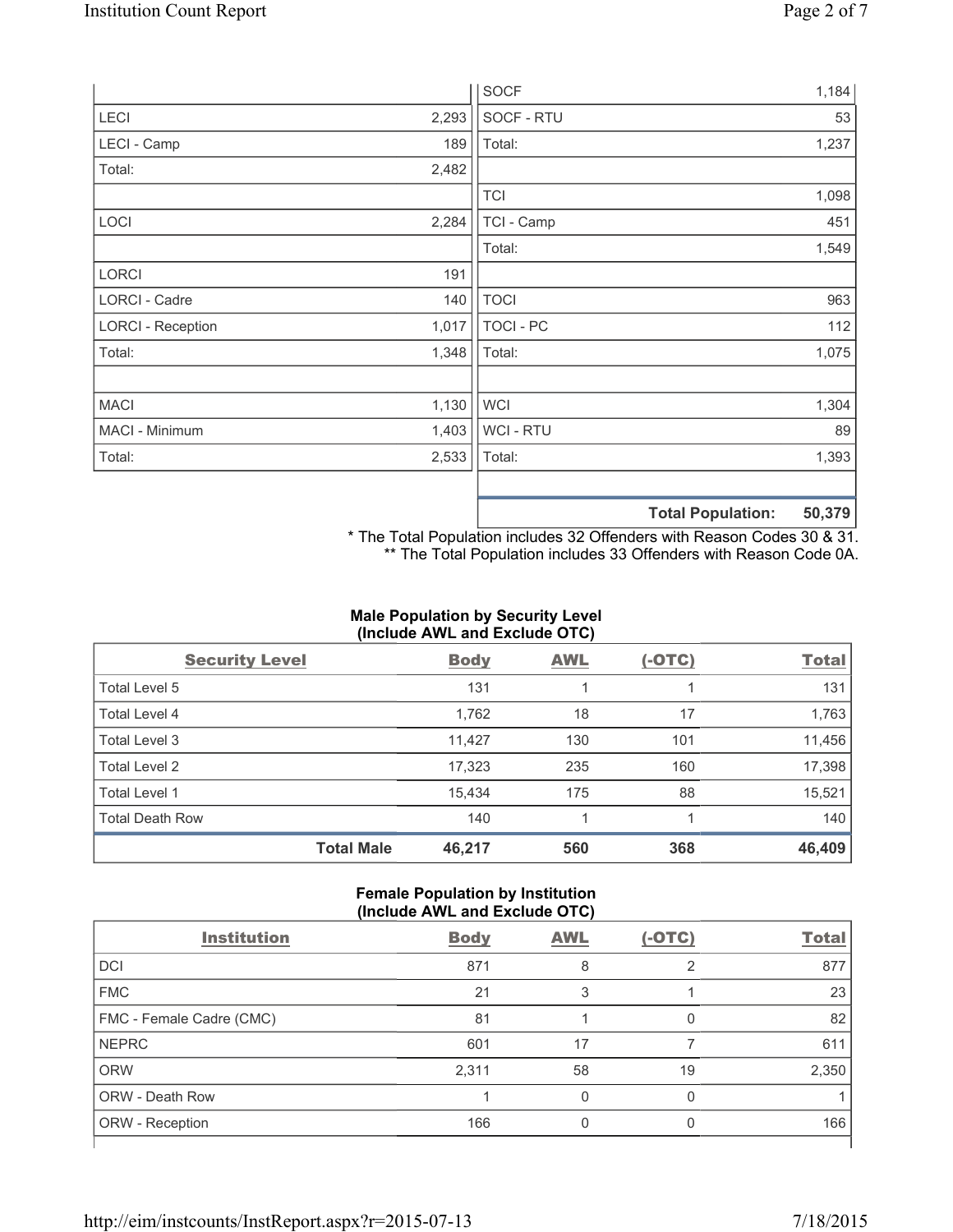| <b>ORW - RTU</b> |                          | 38     |     |     | 38     |
|------------------|--------------------------|--------|-----|-----|--------|
|                  | <b>Total Female</b>      | 4,090  | 87  | 29  | 4,148  |
|                  |                          |        |     |     |        |
|                  | <b>Total Population:</b> | 50,307 | 647 | 397 | 50,557 |

# **Male Population by Institution: Security Level 5 (Include AWL and Exclude OTC)**

|             | <b>Institution</b>   | <b>Body</b> | <b>AWL</b> | $(-OTC)$ | <b>Total</b>     |
|-------------|----------------------|-------------|------------|----------|------------------|
| <b>OSP</b>  |                      | 130         |            |          | 130 <sub>1</sub> |
| <b>SOCF</b> |                      |             |            |          |                  |
|             | <b>Total Level 5</b> | 131         |            |          | 131              |

# **Male Population by Institution: Security Level 4 (Include AWL and Exclude OTC)**

| <b>Institution</b>       |                      | <b>Body</b>    | <b>AWL</b>          | $(-OTC)$            | <b>Total</b>              |
|--------------------------|----------------------|----------------|---------------------|---------------------|---------------------------|
| <b>BECI</b>              |                      | $\mathsf 3$    | 0                   | $\mathsf{O}\xspace$ | $\ensuremath{\mathsf{3}}$ |
| CRC                      |                      | $\mathsf g$    | $\mathsf{O}\xspace$ | $\mathsf{O}\xspace$ | $\boldsymbol{9}$          |
| CRC - Cadre              |                      | 1              | $\mathsf{O}\xspace$ | $\boldsymbol{0}$    | 1                         |
| LECI                     |                      | 12             | $\mathsf{O}\xspace$ | $\boldsymbol{0}$    | 12                        |
| LORCI                    |                      | $\mathsf g$    | 1                   | 1                   | $\boldsymbol{9}$          |
| LORCI - Cadre            |                      | 1              | 0                   | $\mathbf 0$         | 1                         |
| <b>LORCI - Reception</b> |                      | $\overline{4}$ | 0                   | $\mathsf 0$         | $\overline{4}$            |
| <b>MANCI</b>             |                      | 12             | $\mathsf{O}\xspace$ | $\mathsf{O}\xspace$ | 12                        |
| <b>NCI</b>               |                      | $\overline{4}$ | $\mathsf{O}\xspace$ | $\mathsf{O}\xspace$ | $\overline{4}$            |
| <b>OSP</b>               |                      | 294            | 1                   | 1                   | 294                       |
| RCI                      |                      | 12             | $\mathbf 0$         | $\mathsf{O}\xspace$ | 12                        |
| <b>RICI</b>              |                      | 1              | $\mathbf 0$         | $\boldsymbol{0}$    | 1                         |
| <b>SOCF</b>              |                      | 1,089          | 14                  | 14                  | 1,089                     |
| SOCF - RTU               |                      | 48             | $\mathsf{O}\xspace$ | $\mathsf 0$         | 48                        |
| <b>TCI</b>               |                      | $9$            | $\mathsf{O}\xspace$ | $\boldsymbol{0}$    | $\boldsymbol{9}$          |
| <b>TOCI</b>              |                      | 195            | $\overline{2}$      | 1                   | 196                       |
| TOCI - PC                |                      | 48             | $\mathbf 0$         | $\mathsf{O}\xspace$ | 48                        |
| <b>WCI</b>               |                      | 11             | $\mathbf 0$         | 0                   | 11                        |
|                          | <b>Total Level 4</b> | 1,762          | 18                  | 17                  | 1,763                     |

#### **Male Population by Institution: Security Level 3 (Include AWL and Exclude OTC)**

| <b>Institution</b> | THURS AND AND LACIUS OT UP<br><b>Body</b> | <b>AWL</b> | $(-OTC)$ | <b>Total</b> |
|--------------------|-------------------------------------------|------------|----------|--------------|
| <b>ACI</b>         | 19                                        |            |          | ററ           |
|                    |                                           |            |          |              |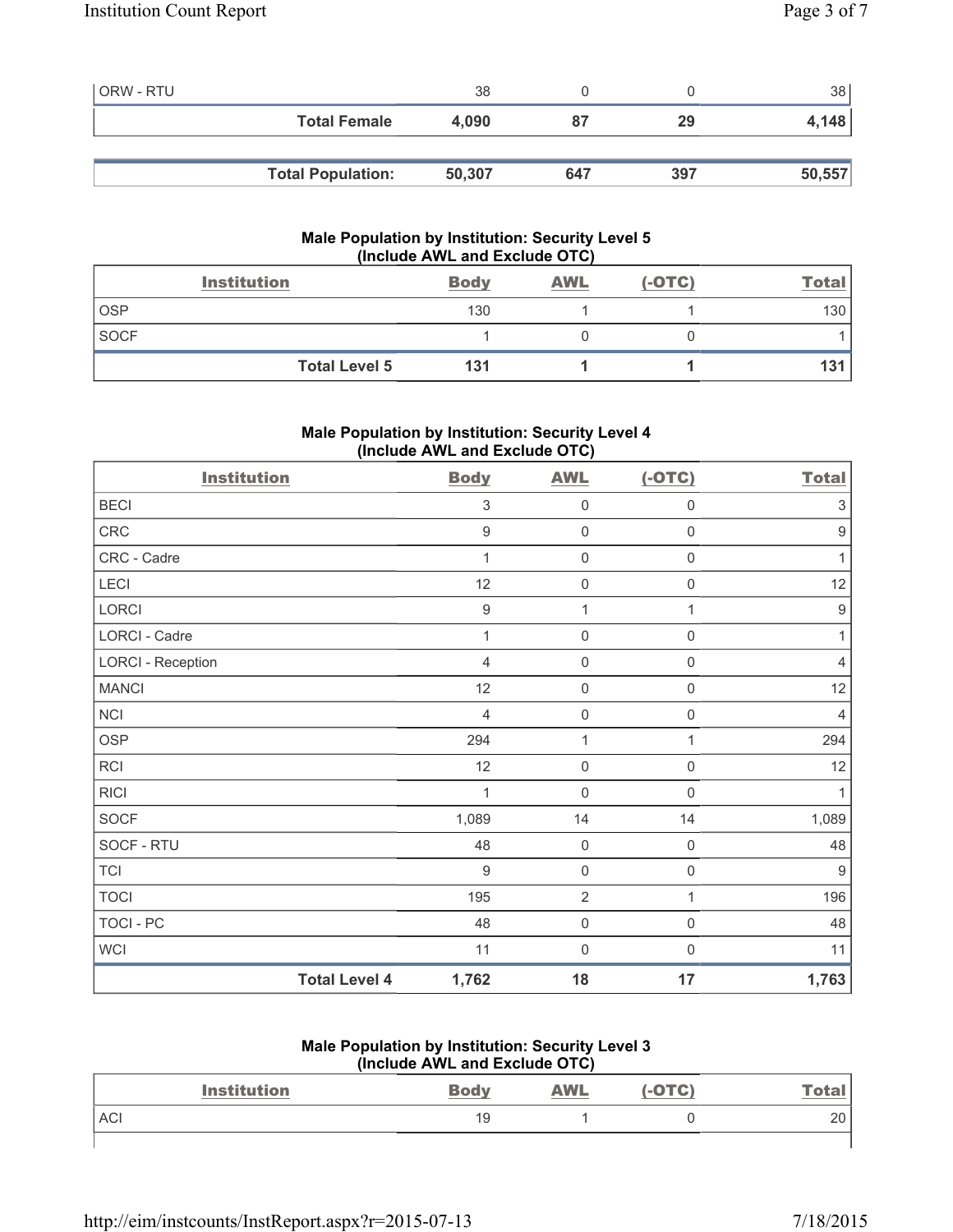| <b>BECI</b>                       | $\mathbf{1}$   | $\mathsf{O}\xspace$ | $\mathsf 0$         | $\mathbf{1}$ |
|-----------------------------------|----------------|---------------------|---------------------|--------------|
| CCI                               | 6              | $\mathsf{O}\xspace$ | $\mathsf 0$         | 6            |
| CRC                               | 117            | 5                   | $\overline{4}$      | 118          |
| CRC - Cadre                       | 200            | $\mathsf{O}\xspace$ | $\mathsf 0$         | 200          |
| <b>CRC</b> - Reception            | 451            | 11                  | $\,8\,$             | 454          |
| CRC - RTU                         | 26             | $\mathsf{O}\xspace$ | $\mathsf 0$         | 26           |
| CRC - Youth                       | $\mathbf{1}$   | $\mathsf{O}\xspace$ | $\mathsf 0$         | $\mathbf{1}$ |
| <b>FMC</b>                        | $\overline{4}$ | $\mathsf{O}\xspace$ | $\mathsf 0$         | 4            |
| FMC - Intensive Care - Male (CMC) | $\,6\,$        | $\mathsf{O}\xspace$ | $\mathsf 0$         | 6            |
| GCI                               | $\mathbf{1}$   | $\mathsf{O}\xspace$ | $\mathsf 0$         | 1            |
| LECI                              | 2,211          | 19                  | 18                  | 2,212        |
| LOCI                              | $\mathbf{1}$   | $\mathbf{1}$        | 1                   | $\mathbf{1}$ |
| LORCI                             | 70             | 26                  | 25                  | 71           |
| LORCI - Cadre                     | 104            | $\mathbf{1}$        | $\mathsf 0$         | 105          |
| <b>LORCI - Reception</b>          | 689            | 4                   | $\mathbf{1}$        | 692          |
| <b>MACI</b>                       | 1              | $\mathbf 0$         | $\mathsf 0$         | 1            |
| <b>MANCI</b>                      | 2,240          | 16                  | 11                  | 2,245        |
| MCI                               | $\sqrt{3}$     | $\mathsf{O}\xspace$ | $\mathsf 0$         | $\sqrt{3}$   |
| <b>NCCI</b>                       | 19             | $\mathsf{O}\xspace$ | $\mathsf 0$         | 19           |
| <b>NCI</b>                        | 14             | $\mathsf{O}\xspace$ | $\mathsf 0$         | 14           |
| PCI                               | 38             | 4                   | $\mathbf{1}$        | 41           |
| <b>RCI</b>                        | 1,925          | 18                  | 14                  | 1,929        |
| <b>RICI</b>                       | 23             | $\mathsf{O}\xspace$ | $\mathbf 0$         | 23           |
| SCI                               | 9              | $\mathbf 1$         | 1                   | 9            |
| SOCF                              | 93             | $\mathsf 0$         | $\mathsf 0$         | 93           |
| SOCF - RTU                        | 5              | $\mathsf{O}\xspace$ | $\mathsf 0$         | $\sqrt{5}$   |
| <b>TCI</b>                        | 1,014          | 10                  | $\overline{7}$      | 1,017        |
| TCI - Camp                        | $\mathbf{1}$   | $\mathsf{O}\xspace$ | $\mathsf{O}\xspace$ | $\mathbf{1}$ |
| <b>TOCI</b>                       | 725            | $\mathbf 1$         | $\mathsf{O}\xspace$ | 726          |
| <b>TOCI - PC</b>                  | 64             | $\mathsf{O}\xspace$ | $\mathbf 0$         | 64           |
| <b>WCI</b>                        | 1,262          | 12                  | $10$                | 1,264        |
| <b>WCI - RTU</b>                  | 84             | $\mathsf{O}\xspace$ | $\mathsf 0$         | 84           |
| <b>Total Level 3</b>              | 11,427         | 130                 | 101                 | 11,456       |

## **Male Population by Institution: Security Level 2 (Include AWL and Exclude OTC)**

| <b>Institution</b> | <b>Body</b> | <b>AWL</b> | $(-OTC)$ | <b>Total</b> |
|--------------------|-------------|------------|----------|--------------|
| <b>ACI</b>         | 598         |            |          | 601          |
| ACI - PC           | 63          |            |          | 63           |
| <b>ACI - RTU</b>   | 73          |            |          | 7c<br>ూ      |
|                    |             |            |          |              |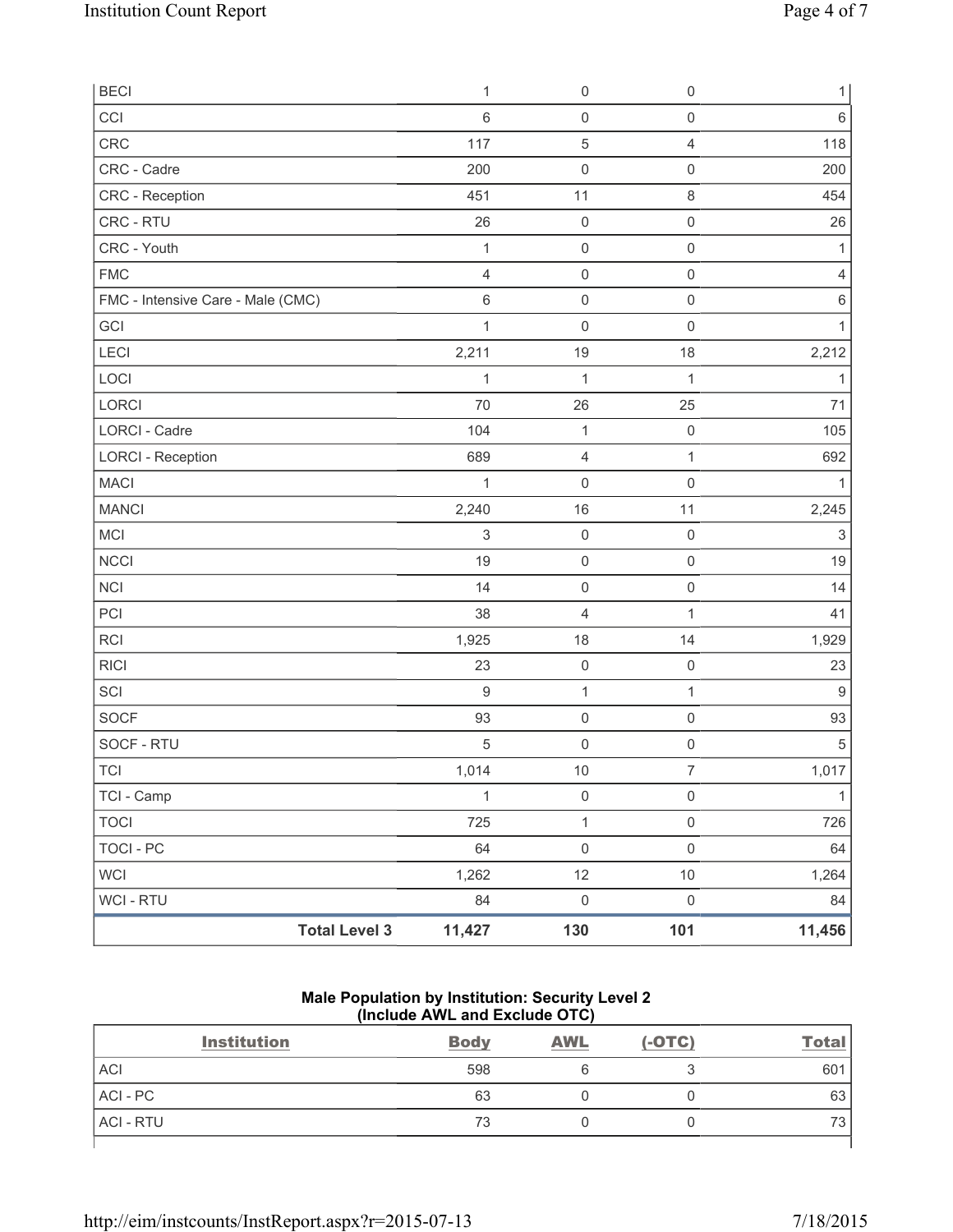| <b>BECI</b>                       | 1,420          | 20                        | 14                  | 1,426          |
|-----------------------------------|----------------|---------------------------|---------------------|----------------|
| CCI                               | 1,728          | 12                        | $\,8\,$             | 1,732          |
| <b>CRC</b>                        | 113            | $\overline{2}$            | $\overline{2}$      | 113            |
| CRC - Cadre                       | 95             | $\mathsf{O}\xspace$       | $\mathsf 0$         | 95             |
| CRC - Reception                   | 221            | $\ensuremath{\mathsf{3}}$ | 3                   | 221            |
| CRC - RTU                         | 18             | $\mathsf{O}\xspace$       | $\mathsf 0$         | 18             |
| CRC - Youth                       | $\overline{4}$ | $\mathsf 0$               | $\mathsf 0$         | $\overline{4}$ |
| <b>FMC</b>                        | $\mathsf 3$    | $\mathbf{1}$              | $\mathsf{O}\xspace$ | $\overline{4}$ |
| FMC - Intensive Care - Male (CMC) | 21             | $\mathsf{O}\xspace$       | $\mathsf 0$         | 21             |
| GCI                               | 830            | $\overline{7}$            | $\overline{2}$      | 835            |
| GCI - Camp                        | $\mathbf{1}$   | $\mathsf{O}\xspace$       | $\mathsf 0$         | 1              |
| <b>GCI-RTU</b>                    | 1              | $\mathbf 0$               | $\mathsf 0$         | $\mathbf{1}$   |
| <b>LAECI</b>                      | 1,108          | 20                        | 17                  | 1,111          |
| LECI                              | 56             | $\mathsf{O}\xspace$       | $\mathbf 0$         | 56             |
| LOCI                              | 1,118          | $\,8\,$                   | $\,8\,$             | 1,118          |
| <b>LORCI</b>                      | 85             | 21                        | 19                  | 87             |
| LORCI - Cadre                     | 33             | $\mathsf{O}\xspace$       | $\mathsf 0$         | 33             |
| <b>LORCI - Reception</b>          | 190            | $\mathbf{1}$              | $\mathbf{1}$        | 190            |
| <b>MACI</b>                       | 1,129          | $\boldsymbol{7}$          | 4                   | 1,132          |
| <b>MANCI</b>                      | 23             | $\mathsf{O}\xspace$       | $\mathsf 0$         | 23             |
| <b>MCI</b>                        | 1,692          | 22                        | 14                  | 1,700          |
| MCI - Camp                        | $\mathbf{1}$   | $\mathbf 0$               | $\mathbf 0$         | $\mathbf{1}$   |
| <b>NCCI</b>                       | 1,618          | 24                        | 13                  | 1,629          |
| NCCI - Camp                       | 10             | $\mathsf{O}\xspace$       | $\mathbf 0$         | $10$           |
| <b>NCI</b>                        | 1,661          | 27                        | 24                  | 1,664          |
| PCI                               | 771            | 15                        | $\,6\,$             | 780            |
| RCI                               | 167            | $\overline{2}$            | $\overline{2}$      | 167            |
| <b>RICI</b>                       | 1,448          | 21                        | $10$                | 1,459          |
| SCI                               | 921            | 16                        | $10$                | 927            |
| <b>TCI</b>                        | 26             | $\mathsf{O}\xspace$       | $\mathsf{O}\xspace$ | 26             |
| <b>TOCI</b>                       | 43             | $\mathsf{O}\xspace$       | $\mathsf{O}\xspace$ | 43             |
| <b>WCI</b>                        | $30\,$         | $\mathsf{O}\xspace$       | $\mathsf{O}\xspace$ | $30\,$         |
| <b>WCI - RTU</b>                  | $\overline{4}$ | $\mathsf{O}\xspace$       | $\mathsf{O}\xspace$ | $\overline{4}$ |
| <b>Total Level 2</b>              | 17,323         | 235                       | 160                 | 17,398         |

## **Male Population by Institution: Security Level 1 (Include AWL and Exclude OTC)**

| <b>Institution</b> | <b>Body</b> | <b>AWL</b> | $(-OTC)$ | <u>Total</u> |
|--------------------|-------------|------------|----------|--------------|
| <b>ACI</b>         | 693         |            |          | 696          |
| <b>ACI - RTU</b>   | 44          |            |          | 44           |
|                    |             |            |          |              |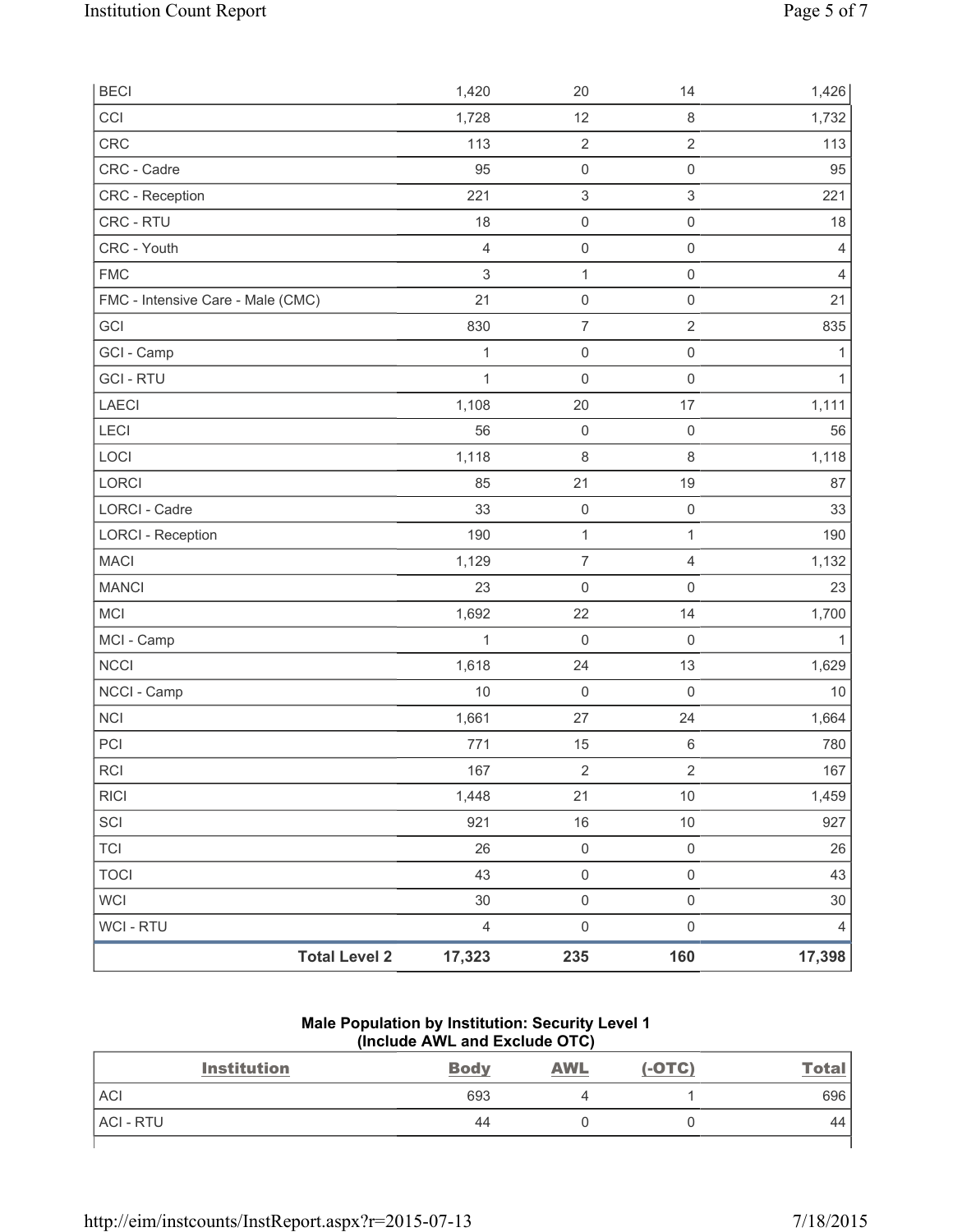| <b>BECI</b>                       | 741            | 19                        | 7                         | 753            |
|-----------------------------------|----------------|---------------------------|---------------------------|----------------|
| <b>BECI</b> - Camp                | 475            | $\mathsf{O}\xspace$       | $\mathsf{O}\xspace$       | 475            |
| CCI                               | 867            | $\mathbf 5$               | $\overline{2}$            | 870            |
| <b>CRC</b>                        | 34             | 1                         | $\mathbf{1}$              | 34             |
| CRC - Cadre                       | $\overline{2}$ | $\mathsf 0$               | $\mathsf 0$               | $\overline{2}$ |
| <b>CRC</b> - Reception            | 146            | $\ensuremath{\mathsf{3}}$ | $\sqrt{2}$                | 147            |
| CRC - RTU                         | 5              | $\mathsf 0$               | $\mathsf 0$               | $\sqrt{5}$     |
| <b>FMC</b>                        | 476            | 6                         | $\overline{2}$            | 480            |
| FMC - Intensive Care - Male (CMC) | 16             | $\mathsf{O}\xspace$       | $\mathsf 0$               | 16             |
| GCI                               | 401            | 12                        | $\,$ 5 $\,$               | 408            |
| GCI - Camp                        | 771            | $\mathsf{O}\xspace$       | $\mathsf{O}\xspace$       | 771            |
| <b>GCI-RTU</b>                    | $\mathbf{1}$   | $\mathsf{O}\xspace$       | $\mathsf 0$               | 1              |
| LAECI                             | 647            | 10                        | $\,8\,$                   | 649            |
| LECI                              | 14             | $\sqrt{2}$                | $\sqrt{2}$                | 14             |
| LECI - Camp                       | 189            | $\mathsf 0$               | $\mathsf{O}\xspace$       | 189            |
| LOCI                              | 1,165          | $\sqrt{2}$                | $\mathbf 2$               | 1,165          |
| LORCI                             | 26             | 8                         | $\overline{7}$            | 27             |
| LORCI - Cadre                     | $\overline{2}$ | 0                         | $\mathsf 0$               | $\overline{2}$ |
| <b>LORCI - Reception</b>          | 132            | 0                         | $\mathsf 0$               | 132            |
| MACI - Minimum                    | 1,403          | 14                        | $\,8\,$                   | 1,409          |
| <b>MANCI</b>                      | 8              | $\overline{7}$            | $\ensuremath{\mathsf{3}}$ | 12             |
| MANCI - Camp                      | 405            | $\mathbf{1}$              | $\mathbf{1}$              | 405            |
| <b>MCI</b>                        | 507            | $\sqrt{2}$                | $\mathsf 0$               | 509            |
| MCI - Camp                        | 363            | $\mathsf{O}\xspace$       | $\mathbf 0$               | 363            |
| <b>NCCI</b>                       | 633            | 13                        | 3                         | 643            |
| NCCI - Camp                       | 402            | $\mathsf{O}\xspace$       | $\mathsf 0$               | 402            |
| <b>NCI</b>                        | 806            | 10                        | $\,6\,$                   | 810            |
| <b>OSP</b>                        | $\,6\,$        | $\mathsf 0$               | $\mathsf{O}\xspace$       | $\,6\,$        |
| PCI                               | 1,309          | 24                        | 11                        | 1,322          |
| <b>RICI</b>                       | 1,148          | $\boldsymbol{9}$          | $\sqrt{5}$                | 1,152          |
| SCI                               | 1,098          | 15                        | $\,8\,$                   | 1,105          |
| <b>TCI</b>                        | 49             | $\,8\,$                   | $\overline{4}$            | 53             |
| TCI - Camp                        | 450            | $\mathsf{O}\xspace$       | $\mathsf 0$               | 450            |
| <b>Total Level 1</b>              | 15,434         | 175                       | 88                        | 15,521         |

| <b>High Offender ID's</b>        |         |  |  |  |
|----------------------------------|---------|--|--|--|
| Correctional Reception Center:   | A717125 |  |  |  |
| Lorain Correctional Institution: | A711695 |  |  |  |
| Ohio Reformatory for Women:      | W092714 |  |  |  |